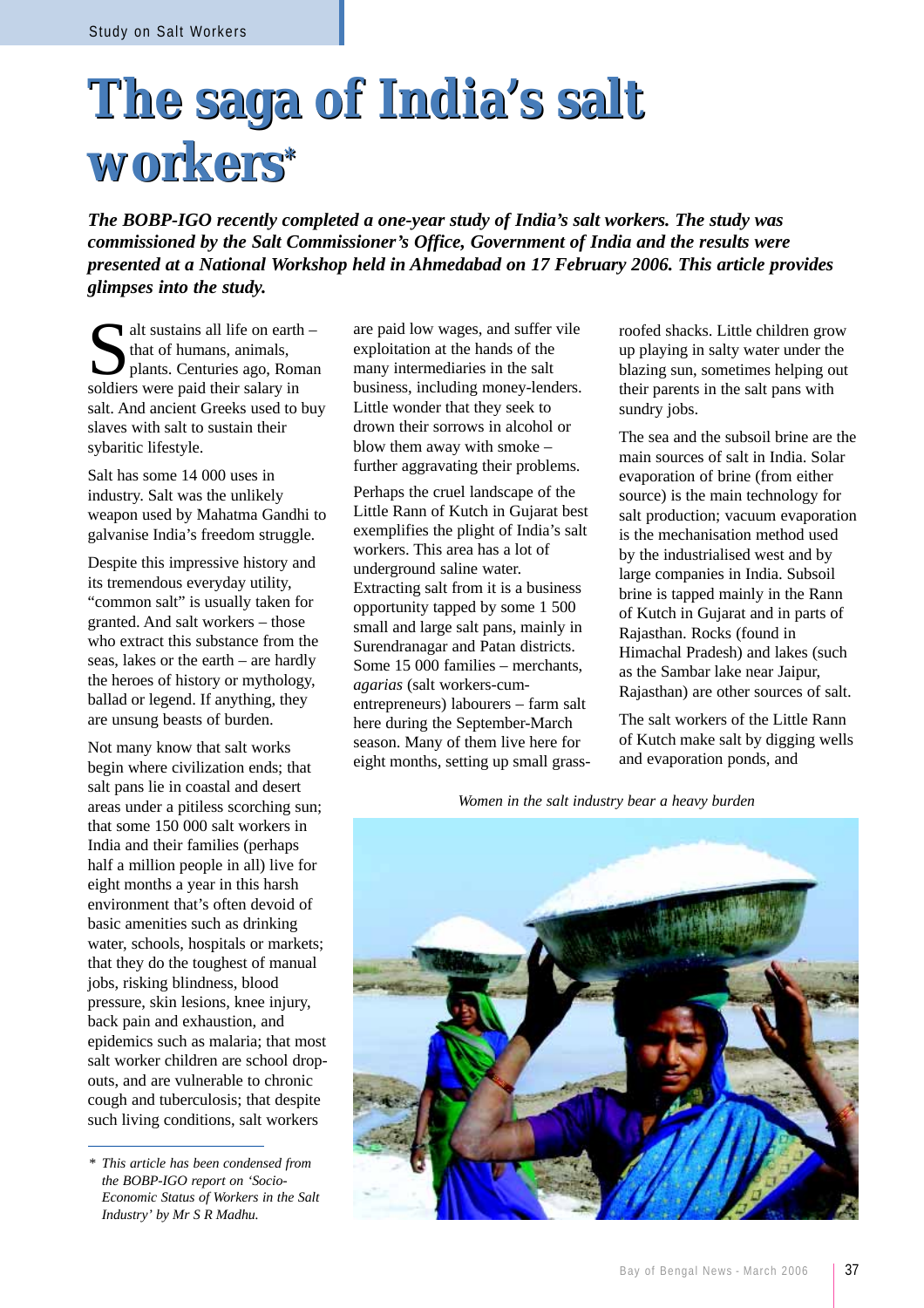transferring subsoil brine from the wells to the ponds. This translates into a series of chores that have basically remained unchanged for years. Selection of sites; welldigging; preparation of the land nearby for a series of evaporation ponds; construction of ponds by bunding the land, and setting up channels for movement of brine; hardening and evening out earth on the ponds by trampling it repeatedly with bare feet; use of diesel pumps to flood the evaporation ponds with brine from the wells; use of heavy wooden rakes on the salt bed to obtain large-grain crystals of salt.

These crystals are heaped up in pans, loaded into trucks and transported out. Collection, storage and transport of salt is a highly labour-intensive task. The entire cycle – from well-digging to salt harvesting – takes three or four months.

For marine salt production, sea water is admitted at high tide by sluice gates through creeks or manmade canals to low-level reservoirs or small creeks. The production process is similar to that of inland salt. But salt collection from marine pans is even more tedious than from inland pans. Salt layers are broken up with metal hoes and shoves. Disintegrated salt is collected in small heaps, washed of impurities and loaded into trucks.

Despite their back-breaking work, salt workers at many places lack access to protective gear such as eye goggles or gum boots. Amenities for first aid and for rest and recreation are inadequate, at places nonexistent.

Following a spate of reports and complaints on the plight of salt workers, especially in the Rann of Kutch, the Salt Commissioner's Office decided to organise an indepth study. The BOBP-IGO was assigned the responsibility, in view of the many studies it has carried out on similarly under-privileged fisherfolk communities in countries around the Bay of Bengal.

The BOBP-IGO, conducted a socioeconomic survey of salt workers in the major salt-producing states (Rajasthan, Gujarat, Maharashtra, Tamil Nadu, Andhra Pradesh, Orissa and West Bengal) from September 2004 to August 2005. More than a thousand salt workers from the seven states filled up a structured questionnaire; a detailed interaction was carried out with a sampling of salt workers in these states, using the tool of PRA (participatory rural appraisal). Discussions were held with ministries, salt associations and NGOs.

A report and a video film have been prepared on the basis of the study and its conclusions. The report contains useful statistical information. The video film that accompanies the report shows some lively interviews with salt workers.

A few basic facts: Some 120 countries produce salt today. Total salt production is about 210 million tonnes. The USA is the top producer; China ranks second; India, with 17 million tonnes, is third. The salt industry is governed by the Salt Cess Act of 1953, which is implemented through the Salt Commissioner's Office, headquartered in Jaipur. Gujarat accounts for about 70 percent of India's salt production, followed by Tamil Nadu with 14 percent and Rajasthan with 11 percent (Figure 1).



**Figure 1: State-wise contribution in salt production in India (2004)**



## **Figure 2: State-wise average daily employment (2004)**

Historically speaking, India's salt industry is many centuries old. Its growth was hobbled by the British who imposed heavy taxes on it, forcing import of salt from Britain. It's after independence that domestic salt production was encouraged once more. The industry was delicensed in 1996. Today, some 2.25 million tonnes of salt is exported annually.

*Drawing sub-soil brine in Santhalpur*

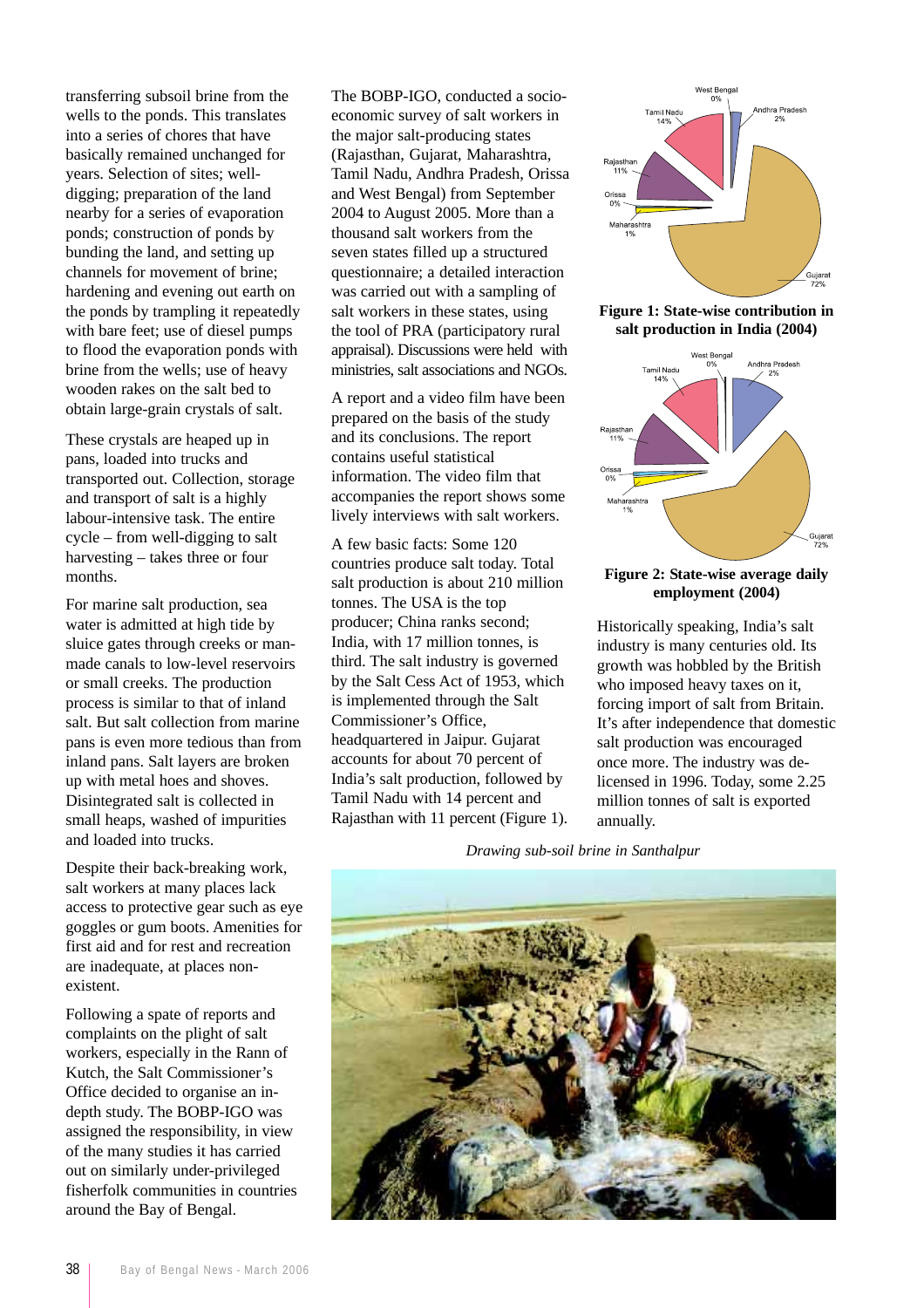Some 10 347 units in India produce salt. About half a million acres of land have been allocated to salt production, of which 300 000 have been developed. The 10 347 units have been classified into four categories ranging from more than a hundred acres (Category 1) to "unrecognised units" of less than 10 acres (Category IV).

India's salt industry is labourintensive. It engages some 150 000 workers on an average per day. Gujarat provides the maximum daily employment (Figure 2). Most of them (except a few who are employed by large companies) operate on a no-work-no-pay contract for eight months a year. Several thousands depend indirectly on the salt industry for their income.

There are three kinds of salt workers in India, depending on the type of location and the pattern of entrepreneurship. The worker may be hired by a land leaseholder who owns a salt pan, or by a manager or a labour contractor on behalf of the leaseholder or sub-leased out to the salt worker with a buy-back system.

Salt workers in small salt pans are the worst sufferers. Muthumani of Rajapandinagar village near Tuticorin breaks down as she describes the plight of her 45-yearold husband. He is paralysed and

moves about in a wheelchair, because of his work in salt pans. "I have spent a lot of money on his treatment that I can illafford, but he has not recovered. We have six daughters. What is to happen to us?"

Says an *Agaria* of Patan district in the Rann of Kutch: "Life is very tough, though I was born here. There's no provisions market close by. Essentials for day-to-day living are hardly available. Take drinking water. We have to buy it from a tanker, though I can hardly afford



*Trampling the salt pan*

it. Medical facilities, even for first aid, are poor. If we fall ill or get hurt, there's no transport even to take us to the hospital, which is 25 km away. I would like to educate my children, but there's no school here. We can't leave them alone back home, we bring them along to the Rann, they grow up here playing and helping us out in the desert."

Salt workers in the organised sector are relatively better off. Mr Bharat C Rawal, Deputy General Manager of Solaris, Jamnagar, says "We provide all basic amenities to our workers – such as drinking water, education, health. A teacher lives here. There's a dispensary. Major

ailments like TB and night blindness are treated. In the field, we provide workers with eye goggles and gum boots. We take particular care about safety. Electricity is available round the clock. There's a rest shed, a crèche to take care of little children. We provide decent wages. The benefit of provident fund is available even to a person who has worked for just one day. There are insurance schemes."

Mr Rawal suggested that the government could use some of the substantial revenue from big salt producers to help small-scale producers and workers, such as those in the Little Rann of Kutch.

*Women workers loading salt in Tuticorin*